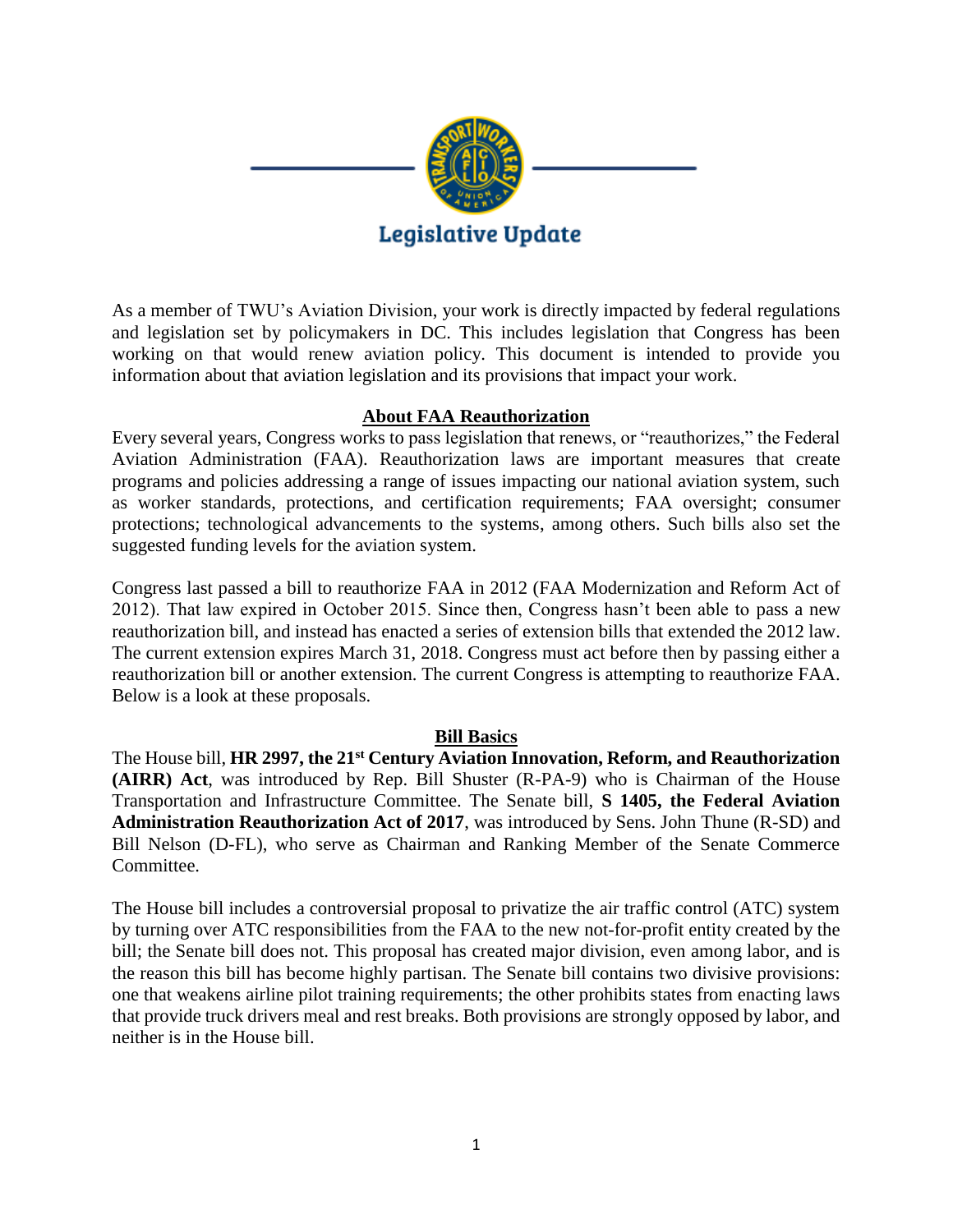Aside from those highly controversial provisions, many of the bills' remaining sections address issues in ways that garner bi-partisan support. TWU members are impacted by a host of provisions ranging from studies and reporting requirements, to mandated changes to current regulations.

At the time of writing, TWU has not taken an official position on either the House or Senate bill, but is actively engaging in the process including communicating with appropriate congressional staff.

### **Bill Action**

In June 2017, the House Transportation Committee voted to pass HR 2997 out of the Committee, with every Republican but one voting for the bill and all Democrats (and one Republican) opposing. This partisan vote occurred in large part due to its privatization of ATC and despite other provisions that many find beneficial. Also in June, the Senate Commerce Committee voice voted S 2997 out of that Committee (meaning, the Committee passed the bill without significant objection). However, since being passed by their respective committees, the bills have not been voted on by the full House or Senate largely due to their divisive provisions.

Since coming onboard in the Fall, TWU International policy staff has been meeting with Senate and House staff to raise awareness of the bills' sections that impact TWU members. At the time of writing, the path forward for HR 2997 and S 1450 is unclear, and another extension is possible. TWU will remain vigilant and continue communicating with staff to help protect TWU interests, and may call on our aviation members to amplify this message.

### **Section by Section of HR 2997 and S 1450**

Below is a look at the bills' provisions that impact TWU members and other noteworthy sections. The House bill summary immediately follows. Click [here](#page-4-0) to jump to the Senate summary.

# <span id="page-1-0"></span>**House Bill: HR 2997, 21st Century Aviation Innovation, Reform, and Reauthorization (AIRR) Act**

### **Privatizing the ATC System (Secs 201-244)**

Creates the American Air Navigation Services Corporation, a new not-for-profit corporate entity to provide for the operation of ATC services, and provides for the transfer of FAA responsibilities and personnel to the new Corporation.

### **Safety Oversight and Certification Advisory Committee (Sec 302)**

Directs DOT to create a Safety Oversight and Certification Advisory Committee to advise on issues relating to FAA safety oversight and certification programs. In accomplishing this goal, the Advisory Committee must provide guidance on FAA certification and oversight efforts; make legislative and regulatory recommendations; create recommendations for prioritizing safety rulemaking initiatives, etc. Committee members must include representatives from aviation maintenance (repair stations), labor organizations (FAA safety inspectors), and others.

### **Flight Standards Performance Objectives and Metrics (Sec 331)**

Directs DOT to establish goals related to flight standards activities and track progress toward meeting those objectives to ensure that progress is made toward, at a minimum: increasing accountability for FAA and the industry; fully implementing risk management principles;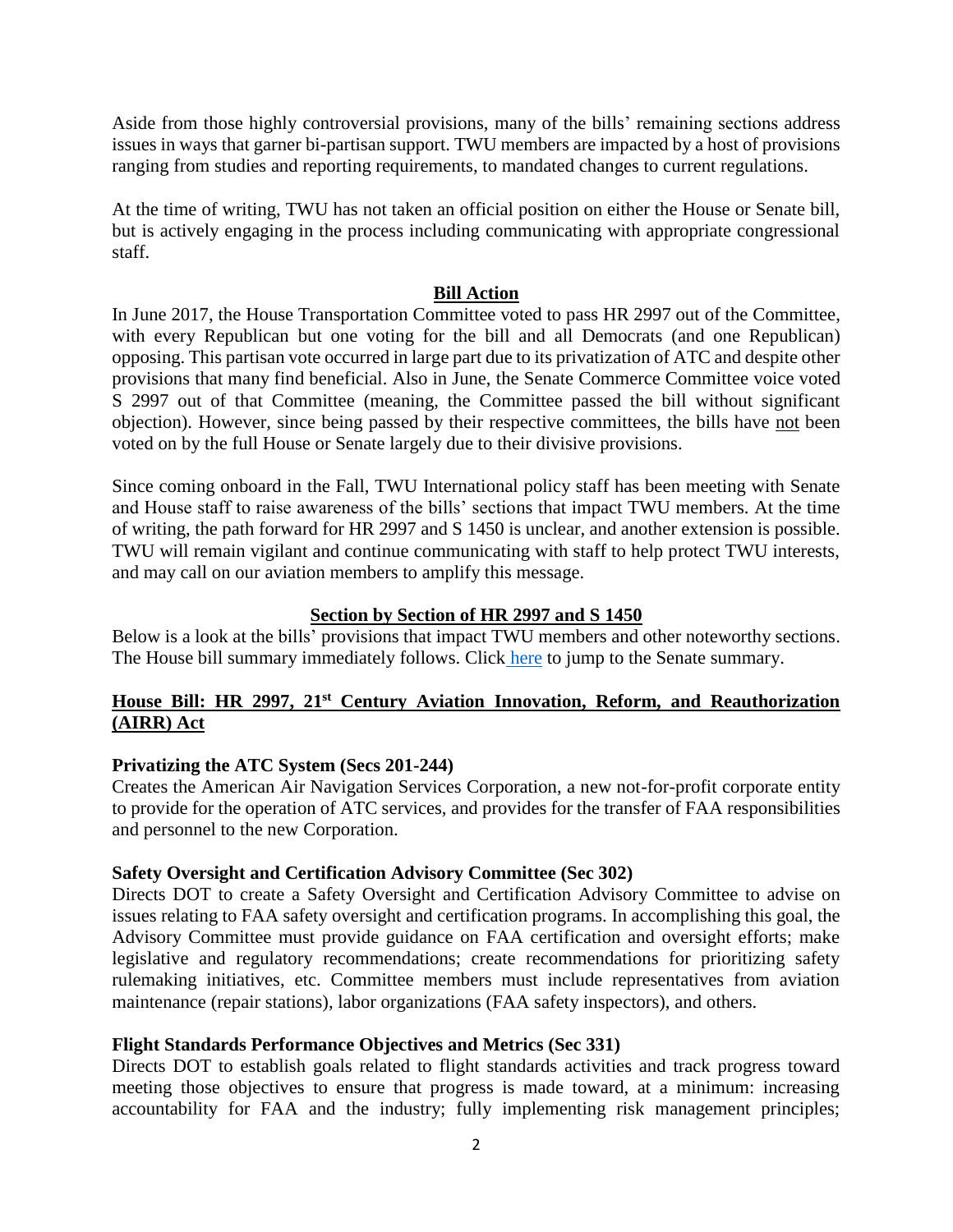eliminating inconsistencies in regulatory interpretations and enforcement activities; improving training on oversight including auditing, among others. In fulfilling the requirements of this section, FAA must apply and track the performance metrics established by the Safety Oversight and Certification Advisory Committee created by Sec 302 (above).

# **FAA Task Force on Flight Standards Reform (Sec 332)**

Requires FAA to create a Task Force on Flight Standards Reform to identify best practices and provide recommendations related to simplifying and streamlining flight standards regulatory processes; reorganizing Flight Standard Services to one organized by function rather than geographic region; FAA aviation safety inspector training, standards, and performance; and achieving consistent regulatory interpretations and application of oversight activities. The Task Force must include representatives of repair stations, labor unions (including FAA inspectors), among others. The Task Force must report to Congress on its findings, including best practices identified and recommendations on regulatory or legislative actions.

### **Safety Critical Staffing (Sec 402)**

Requires FAA to update the safety critical staffing model to determine the number of aviation safety inspectors needed to fulfill the safety oversight mission of FAA before and after the ATC system is privatized. The Inspector General must review this model.

### **Cabin Evacuation (Sec 407)**

Requires FAA to review air carrier procedures that crewmembers use to evacuate during emergencies. The review must be conducted in consultation with certain stakeholder groups, including those representing crewmembers and maintenance employees.

### **Emergency Medical Equipment on Passenger Aircraft (Sec 411)**

Directs FAA to review current regulations regarding emergency medical equipment, including first-aid kits, and update the regulations as needed.

### **Acceptance of Voluntarily Provided Safety Information (Sec 413)**

Restates the processes of the existing Aviation Safety Action Program (ASAP) that workers' voluntary disclosure of information is assumed accepted under the program; information provided but not yet reviewed by an event review committee must be identified as not having been reviewed; and disclosures not accepted by an event review committee must be rejected from ASAP.

### **Flight Attendant Duty Period Limitations and Rest Requirements (Sec 414)**

Directs DOT to modify current regulations so that flight attendants scheduled to a duty period of 14-hours or less are given a scheduled rest period of at least 10 consecutive hours. The rest period must not be reduced. Air carriers must also develop FAA-approved Fatigue Risk Management Plans that: meet the flight time and duty period limitations, and have a rest scheme that enables management of fatigue including training on how to mitigate fatigue.

### **Aviation Maintenance Industry Technical Workforce (Sec 416)**

Directs the Government Accountability Office (GAO) to conduct a study on maintenance workers. The study must analyze the system used by the Department of Labor to classify these workers, whether changes to that system would affect government data on these workers' unemployment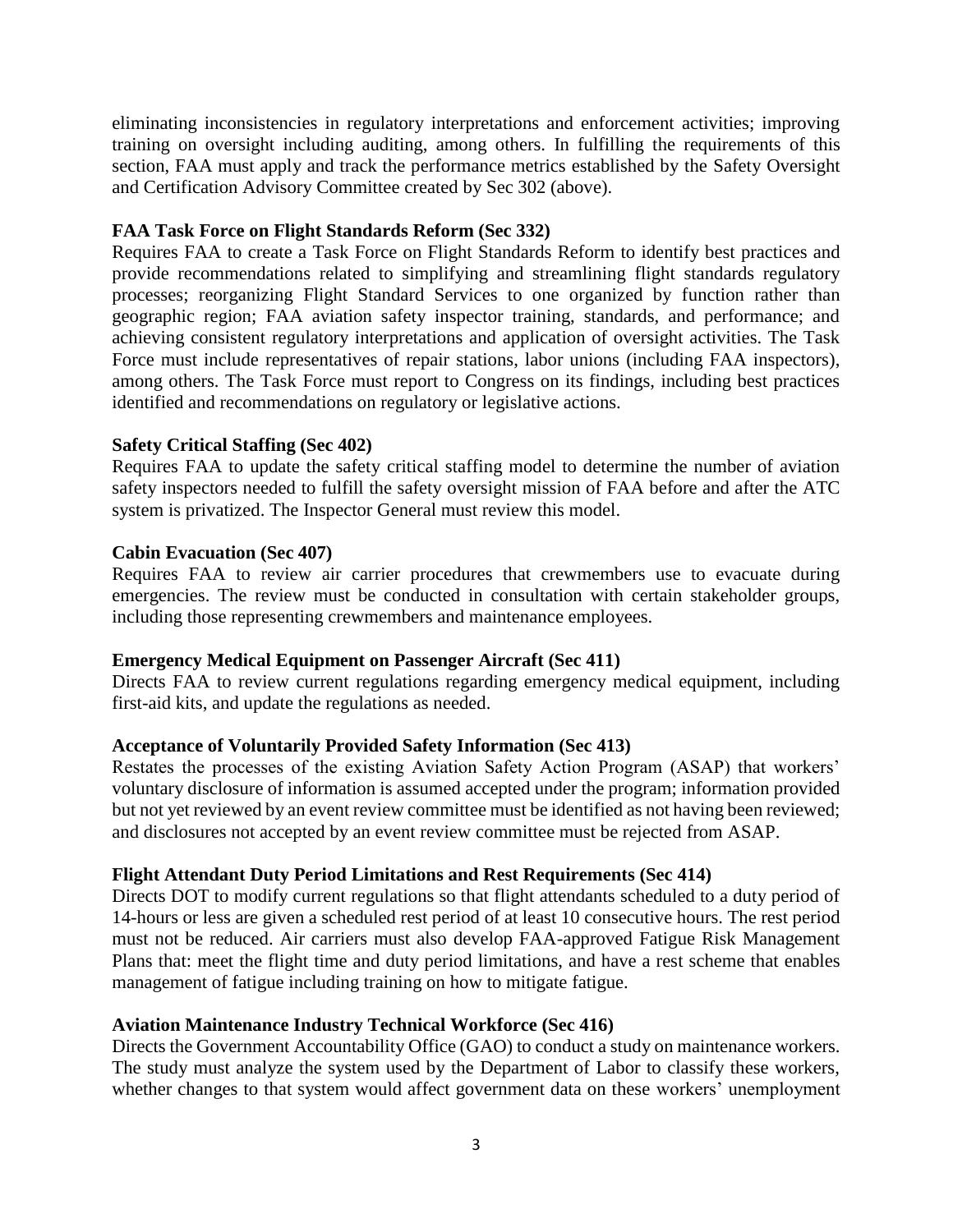rates and wages, and whether such changes might affect projections about future workforce shortages. The study must also analyze the impact of FAA regulations governing AMT workers' certification, testing, and education programs and whether they impact the employment levels in the industry; develop recommendations on changes to FAA regulations to meet industry needs for AMT workers; and develop better coordination between the government, educational institutions, and business to support workforce growth.

#### **Cell Phone Calls Ban (Sec 502)**

Directs DOT to issue regulations prohibiting inflight cell phone calls. On-duty flight crews and flight attendants are exempt from this ban.

#### **Improved Notification of Insecticide Use (Sec 504)**

Requires air carriers to disclose online that the destination country may require the air carrier to use insecticides in the aircraft cabin.

#### **Advertisements and Disclosure of Fees for Passenger Air Transportation (Sec 505)**

Allows air carriers and ticket agents to advertise the base airfare if the total cost of the air transportation and government-imposed fees and taxes are clearly and separately disclosed. However, it is an unfair or deceptive practice when air carriers and ticket agents fail to include, in a fare quote selected by a consumer, a clear and prominent statement that additional fees for checked and carry-on baggage may apply, and a prominent link that directly lists those fees.

#### **Involuntarily Bumping Passengers After Aircraft Boarded (Sec 506)**

Makes it an unfair or deceptive practice for an air carrier to involuntarily deplane a revenue passenger onboard an aircraft if that person is traveling on a confirmed reservation and checkedin for the flight prior to the check-in deadline.

### **Widespread Disruptions (Sec 509)**

In the event of a widespread disruption, requires an air carrier to immediately publish online a clear statement indicating whether the air carrier will provide impacted passengers accommodations, meal vouchers, sleeping facilities, or arrange for other air transportation.

#### **Involuntarily Denied Boarding Compensation (Sec 510)**

Directs DOT to clarify that there are no limits on the amount of compensation air carriers may pay a passenger who is involuntarily denied boarding as a result of an oversold flight. Requires air carriers to proactively compensate such passengers instead of waiting for them to request compensation.

#### **Consumer Information on Actual Flight Times (Sec 511)**

Directs DOT to study whether it's feasible to require air carriers to disclose to consumers, upon reasonable request, the projected period between the actual wheels-off and wheels-on times for a reportable flight, and to require that air carriers display online information about the actual wheelsoff and wheels-on times during the most recent calendar month for the reportable flight.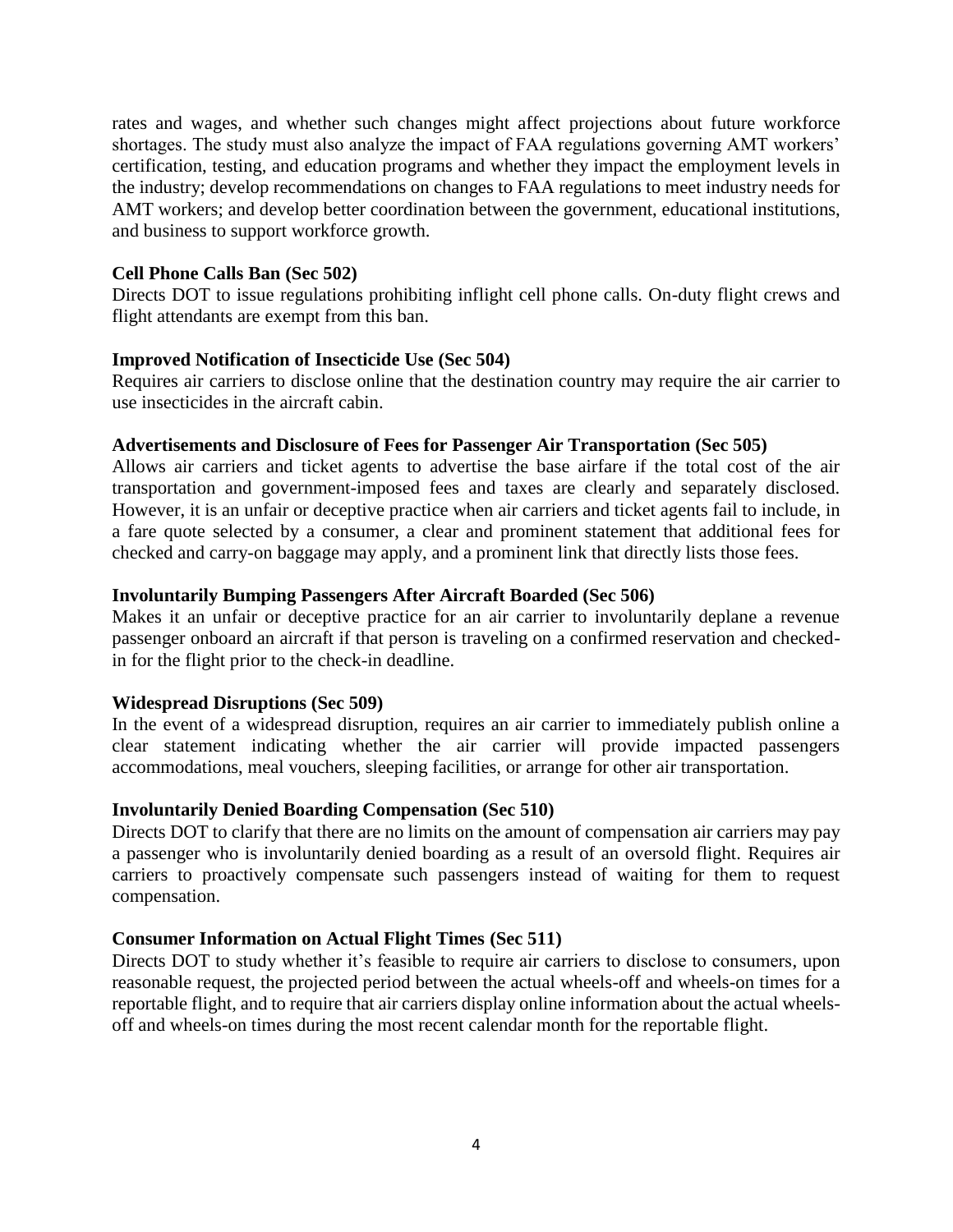### **Passenger Rights (Sec 514)**

Directs DOT to require air carriers to submit for approval a one-page document describing the rights of passengers, including guidelines for compensation for flight delays, cancellations, mishandled baggage, voluntarily relinquished ticketed seat due to overbooking, and involuntarily denial of boarding and forced removal for whatever reason.

### **Foreign Air Transport Under US-EU Air Transport Agreement (Sec 631)**

Prohibits DOT from issuing permits authorizing a foreign air carrier to operate under the US-EU Air Transport Agreement if concerns are raised about whether the permit would undermine labor rights. DOT may issue such a permit if it determines it won't undermine labor standards or rights, or if conditions are included in the permit to ensure labor rights and standards are protected.

# **Training on Human Trafficking for Certain Staff (Sec 632)**

Requires air carriers to provide workers who regularly interact with passengers training to recognize and respond to potential human trafficking victims.

### **Employee Assault Prevention and Response Plan (Sec 639)**

Requires air carriers to submit for FAA approval an Employee Assault Prevention and Response Plan relating to customer service agents developed in consultation with labor unions representing these workers. The Plan must include protocols: for reporting assaults; immediately notifying law enforcement of an assault or interference with security screening personnel; ensuring passengers involved in an assault don't board an aircraft; and informing passengers of laws protecting employees with security clearances. Air carriers must train workers on these protocols.

### [Return](#page-1-0) to House bill summary

# <span id="page-4-0"></span>**Senate Bill: S 1405, the Federal Aviation Administration Reauthorization Act of 2017**

### **Safety Oversight and Certification Advisory Committee (Sec 2212)**

Directs DOT to create a Safety Oversight and Certification Advisory Committee to advise on issues relating to FAA safety oversight and certification programs. In accomplishing this goal, the Advisory Committee must consult with aviation labor and repair stations, and others; recommend cost-effective and efficient safety oversight and certification processes; make legislative and regulatory recommendations; among other tasks. Committee members must include aviation labor (FAA safety inspectors), repair stations, and others.

### **Flight Standards Performance Objectives and Metrics (Sec 2231)**

After the Safety Oversight and Certification Advisory Committee (created by Sec 2212, above) is established, FAA must establish performance objectives and track performance metrics relating to flight standard activities. In meeting this goal, FAA shall ensure progress is being made toward, at minimum: implementing risk management principles and a systems safety approach; reducing duplication of effort; improving safety; providing greater training opportunities, etc. To do so, FAA shall consult with the Advisory Committee (Sec 2212), apply and track performance metrics for FAA and industry, and report to Congress.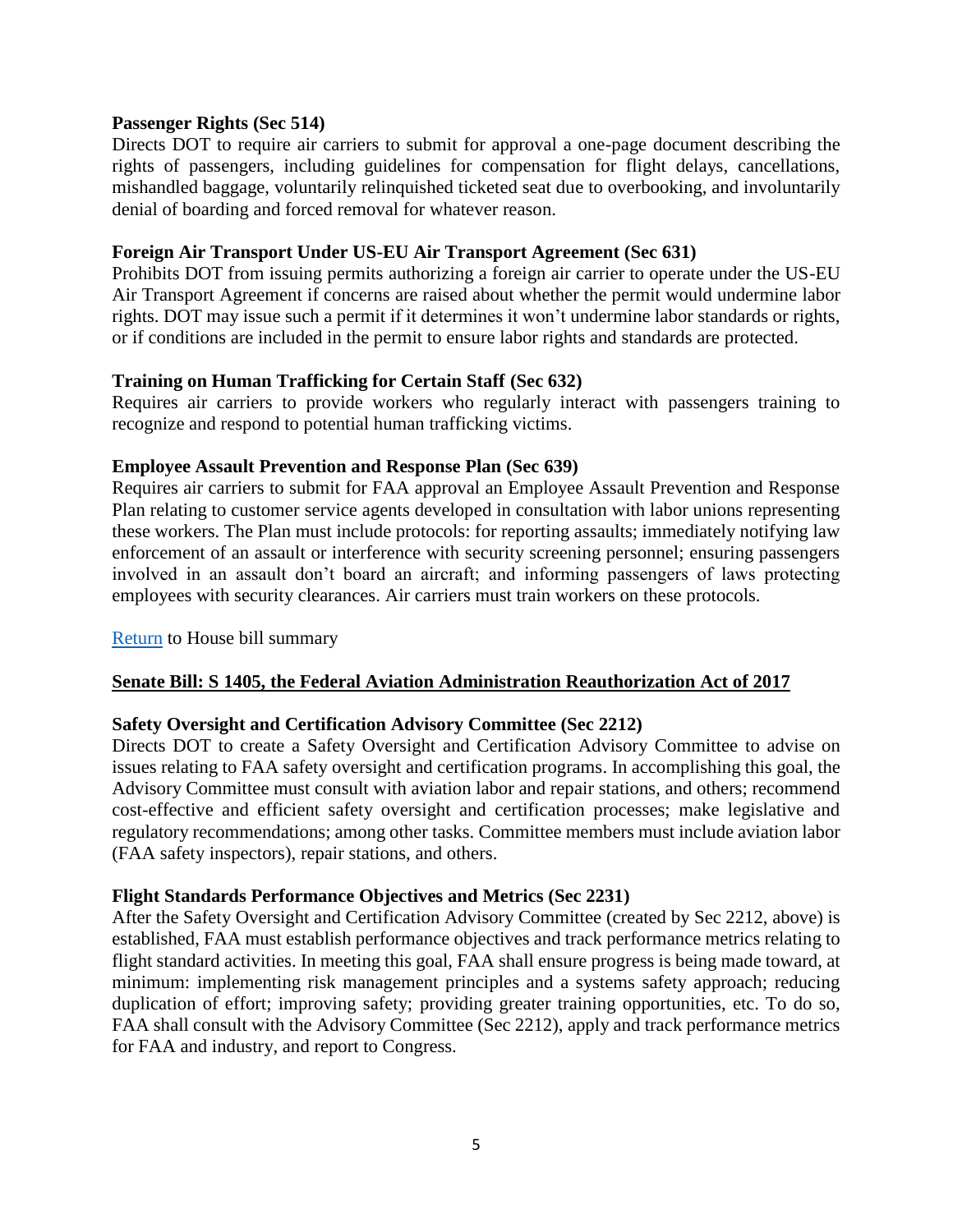### **FAA Task Force on Flight Standards Reform (Sec. 2232)**

Requires FAA to create a Task Force on Flight Standards Reform to identify cost-effective best practices and provide recommendations related to simplifying and streamlining regulatory processes including issuing certificates; reorganizing Flight Standard Services to one organized by function rather than geographic region; FAA aviation safety inspector training, standards, and performance; and achieving consistent regulatory interpretations and application of oversight activities. The Task Force must include representatives of repair stations, labor unions (FAA inspectors), among others. The Task Force must report to Congress on its findings, including best practices identified and recommendations on regulatory or legislative actions.

#### **Portability of Repairman Certificates (Sec 2242)**

Directs FAA's Aviation Rulemaking Advisory Committee to make recommendations about what regulatory and policy changes would be needed in order to allow repairman certificates holders to move between repair stations (make repairman certificates portable from one facility to another). FAA must take action on those recommendations as appropriate within one year.

#### **Revision of Certain Regulations Relating to Repair Station Certificates (Sec 2242 ctd)**

Directs FAA to amend regulations governing repair stations in order to allow repair stations to surrender their operating certificates (Part 145 certificates) without FAA approval (currently repair stations can only give up their certificates if the FAA okays this). FAA must also amend regulations in order to prevent individuals from re-entering the industry if they've materially contributed to the revocation of a repair station's operating certificate, and to clarify that a repair station that terminates someone who materially contributed the revocation of an operating certificate may reapply for an operating certificate.

### **Flight Attendant Duty Period Limitations and Rest Requirements (Sec 2303)**

Directs FAA to revise regulations to ensure flight attendants scheduled to a duty period of 14 hours or less are given a scheduled rest period of at least 10 consecutive hours. The rest period may be scheduled or reduced to 9 consecutive hours if the flight attendant is provided a subsequent rest period of at least 11 consecutive hours. Air carriers must also develop FAA-approved Fatigue Risk Management Plans that: meet the flight time and duty period limitations, and have a rest scheme that enables management of fatigue including training on how to mitigate fatigue.

### **Aircraft Cabin Evacuation Procedures (Sec 2313)**

Directs FAA to review crewmember emergency evacuation procedures. The review shall be conducted in consultation with various groups, including those representing crewmembers and maintenance employees.

### **Aircraft Air Quality (Sec 2315)**

Directs FAA to consult with stakeholders to create and make publicly available on FAA's website, educational material for flight attendants, aircraft maintenance technicians, and others on how to respond to incidents on board aircraft involving smoke or fumes. FAA must also issue guidance for workers and air carriers regarding how to report such incidents. FAA must also commission a study to identify and assess the potential health effects of bleed air in aircraft cabins and ways to mitigate those effects.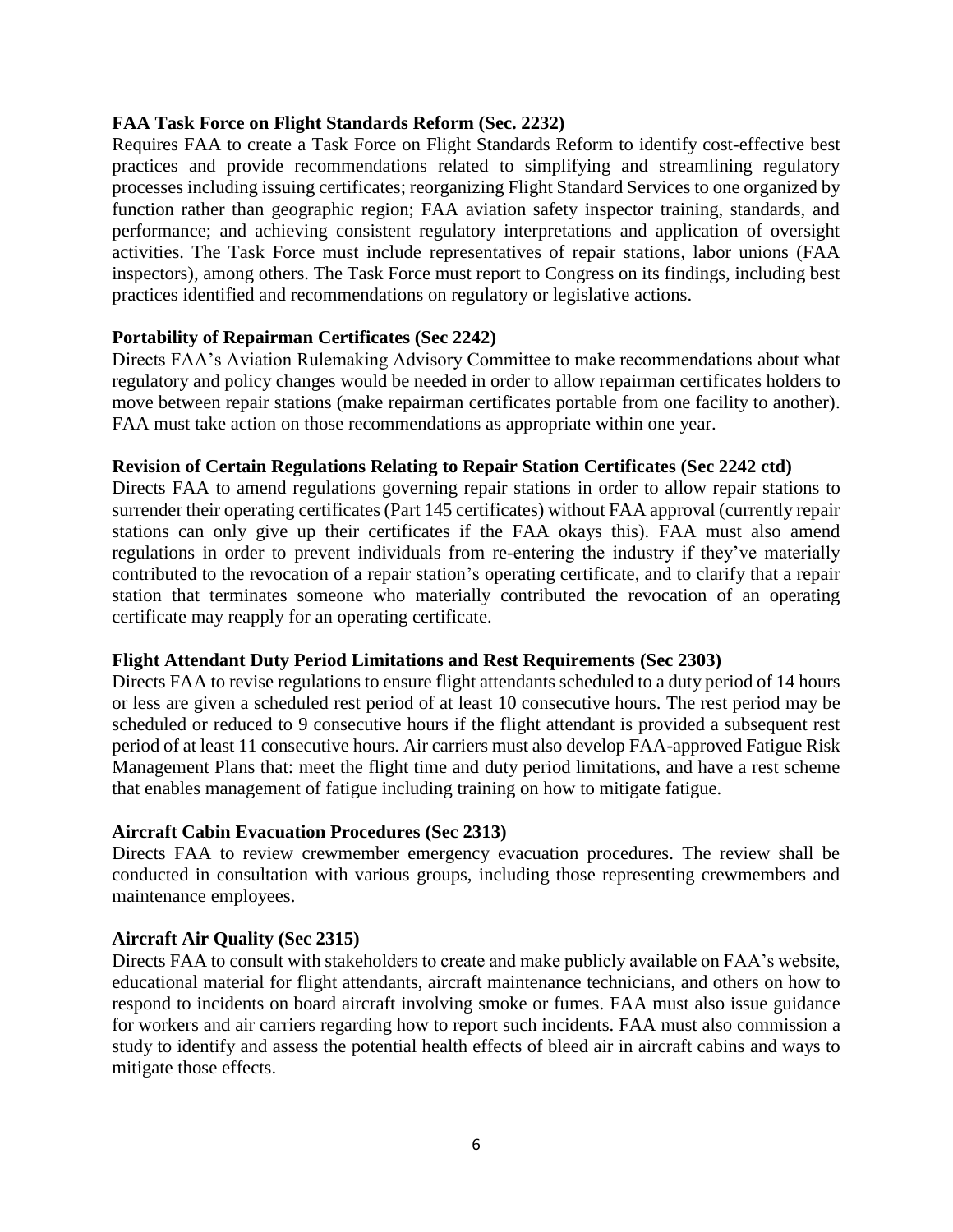### **Safety Critical Staffing (Sec 2502)**

DOT Inspector General must audit the FAA staffing model to determine the number of aviation safety inspectors that are needed to fulfill the mission of the FAA and adequately ensure aviation safety.

# **Causes of Air Carrier Delays or Cancellation (Sec 3101)**

Directs DOT to review the categories of flight delays and cancellations and consider, at a minimum, whether those attributed to weather were unavoidable or disproportionately impacted service to smaller airports. DOT must also review whether it's an unfair or deceptive practice for an air carrier to inform passengers that a flight's been delayed or cancelled due to weather, without any context or explanation, when the air carrier has discretion to delay or cancel the flight. DOT must report to Congress on the findings of the review.

# **Involuntary Changes to Itineraries (Sec 3102)**

Requires DOT to review whether it's an unfair or deceptive practice for an air carrier to change a passenger's itinerary, more than 24 hours before departure, if the new itinerary involves additional stops or departs three hours earlier or later without compensation to the passenger.

# **Refunds for Other Fees that are Not Honored by a Covered Air Carrier (Sec 3107)**

Directs DOT to issue regulations within one year to require air carriers to promptly provide an automatic refund of any ancillary fees paid for services that the passenger does not receive on a subsequent replacement itinerary if there's been rescheduling, or for a flight not taken by the passenger.

### **Disclosure of Fees to Consumers (Sec 3108)**

Requires DOT to issue regulations requiring air carriers and ticket agents to disclose in a standardized format the baggage fee, cancellation fee, change fee, ticketing fee, and seat selection fee of the air carrier. Disclosures must be prominently displayed to a consumer prior to the point of purchase in clear and plain language and in an easily readable font size.

### **Seat Assignments (Sec 3109)**

Directs DOT to require air carriers and ticket agents to disclose to consumers that paying a fee to select a seat is optional, and that, if a consumer does not pay for a preferred seat, a seat will be assigned to the consumer from available inventory.

### **Consumer Complaint Process Improvement (Sec 3111)**

Requires air carriers and ticket agents to notify consumers at the point of sale that they can file a complaint about that service with the air carrier and DOT's Aviation Consumer Protection Division. Information on submitting complaints must be provided on their air carrier and agents' websites or mobile applications.

### **Study on In Cabin Wheelchair Restrain Systems (Sec 3113)**

Directs FAA to study ways in which individuals with significant disabilities who use wheelchairs can be safely accommodated through in-cabin wheelchair restrain systems.